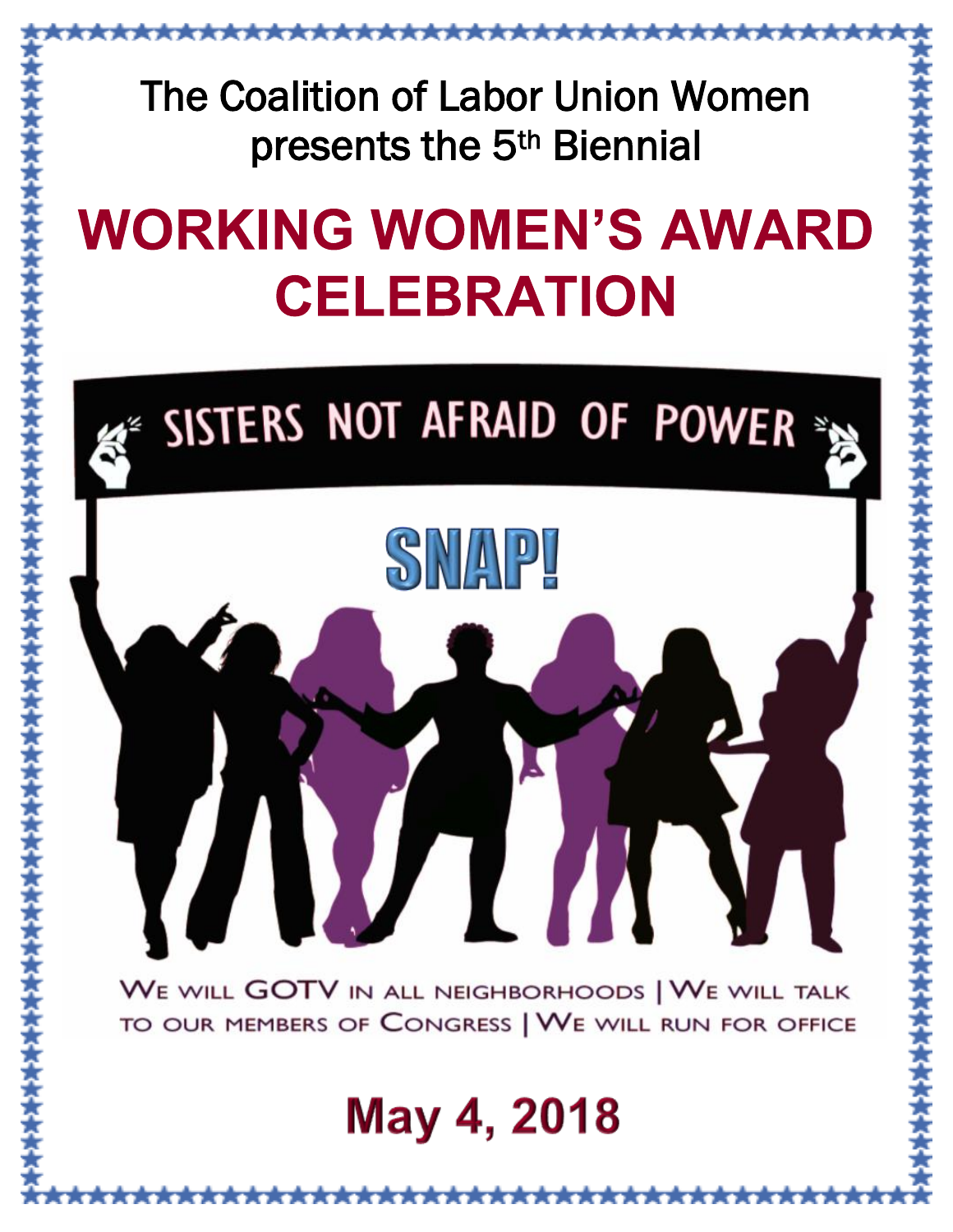

### **Friday, May 4, 2018 10:00 A.M. - 11:30 A.M.**

#### **AFL-CIO Headquarters** 815 16th St NW Washington, DC 20006

The Working Women's Award recognizes activists, politicians and others who have rendered outstanding service to women and the labor community.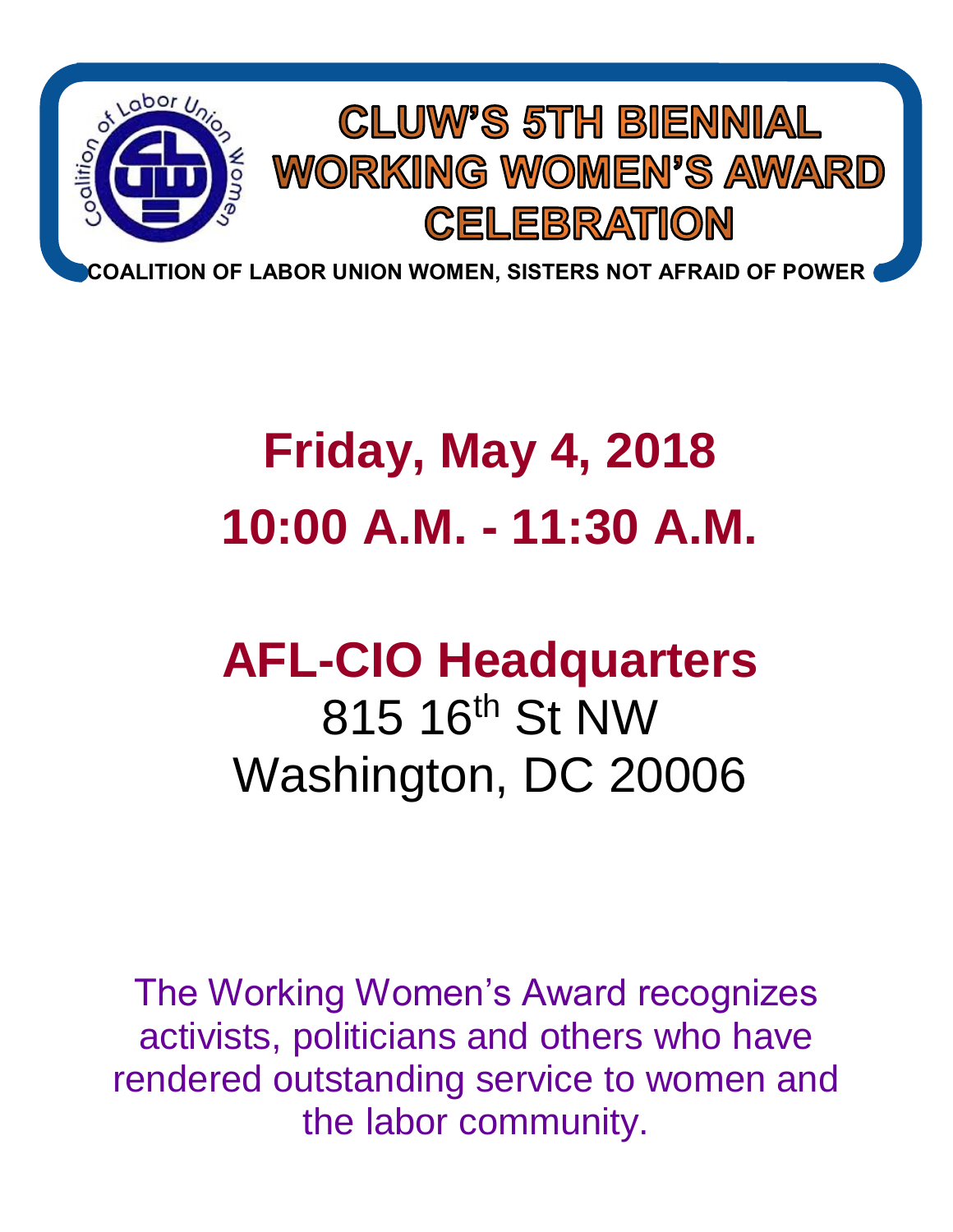

**COALITION OF LABOR UNION WOMEN, SISTERS NOT AFRAID OF POWER**

#### **Program**

**Welcome……………………..….Elise Bryant***, President Coalition of Labor Union Women*

**Greetings………………Richard L. Trumka,** *President AFL-CIO*

**Awards Presentations**

**Closing Remarks………………Elise Bryant**

*CLUW wishes to thank the Working Women's Award Committee:* 

*Patricia Chardavoyne, CLUW Vice President (AFSCME) Jennifer L. Grigsby, CLUW Vice President (AFGE) Carla M. Insinga, CLUW Executive Vice President (AFSCME) Karen Bellamy Lewis, CLUW Vice President (IFPTE)*

*Special thanks to:*

*Natasha Isma, 2016 Recipient of the Rising Star Award (AFSCME)*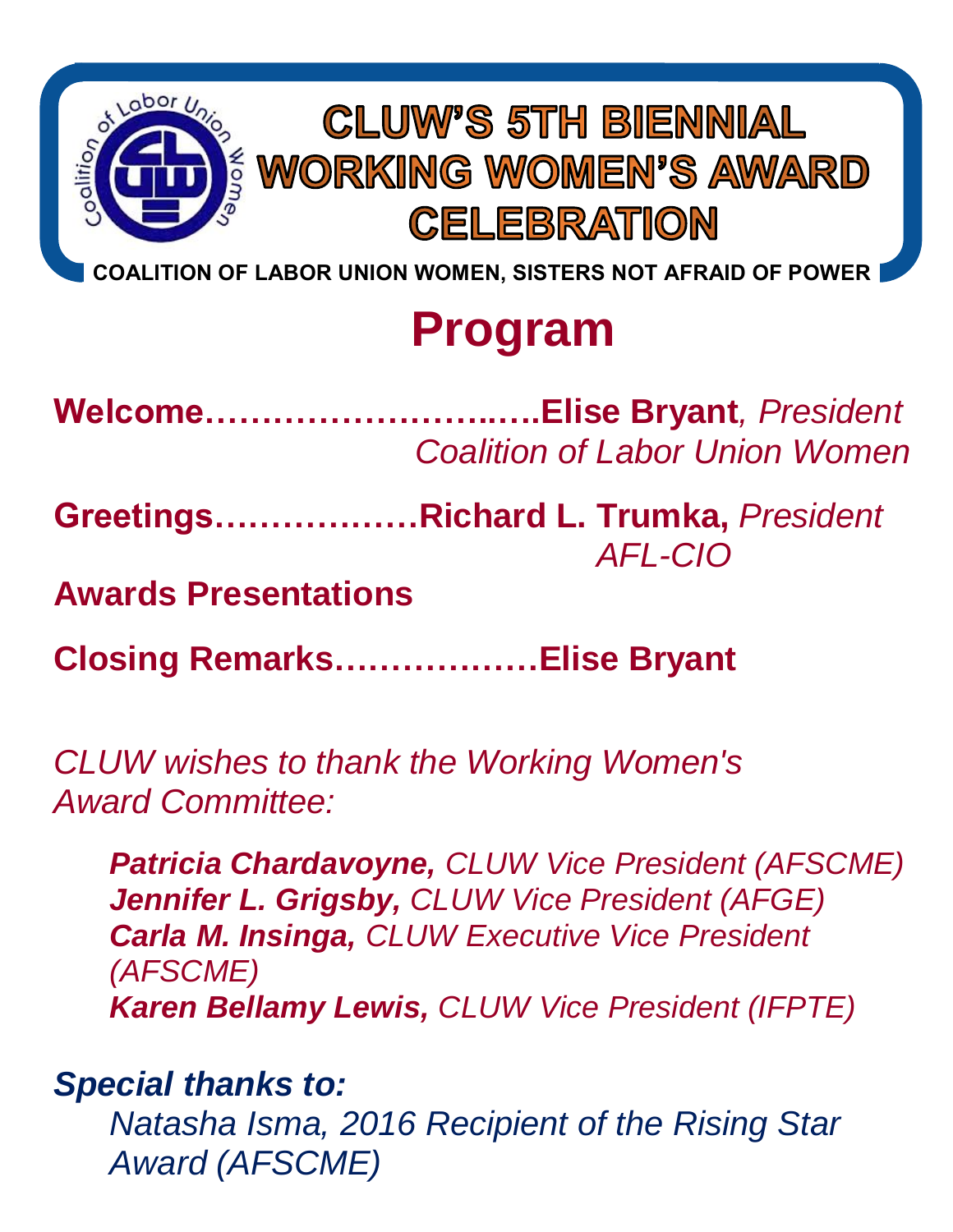#### **CLUW History**

In 1973, several women activists from different unions put out the idea of a union women's coalition. The women included Olga Madar of the United Auto Workers; Addie Wyatt of the United Food and Commercial Workers International Union; Clara Day of the International Brotherhood of Teamsters; Gloria T. Johnson of the International Union of Electronic, Electrical, Salaried, Machine and Furniture Workers; Joyce D. Miller of the Amalgamated Clothing and Textile Workers; and Elinor Glen of the Service Employees International Union. Their work culminated in a national convention to form the "Coalition of Labor Union Women" (CLUW). The convention opened in Chicago on March 22, 1974 under the theme "We Didn't Come Here to Swap Recipes."

Eight hundred women were expected, but 3,200 came. Women came from 58 Unions and 41 States. Many were young; some not so young. Almost all had come at their own expense. Some thought it was a near miracle that so many women participated. It was no miracle. The mass sentiment was there. Union women were fired up and "not taking it anymore." www.cluw.org

By the end of the convention, the founding members of CLUW developed the mission and adopted four basic goals that CLUW was to stand for. These goals are to: 1) increase the number of organized women workers, 2) implement affirmative action; 3) work for the passage of legislation favorable to women workers; and, 4) increase women's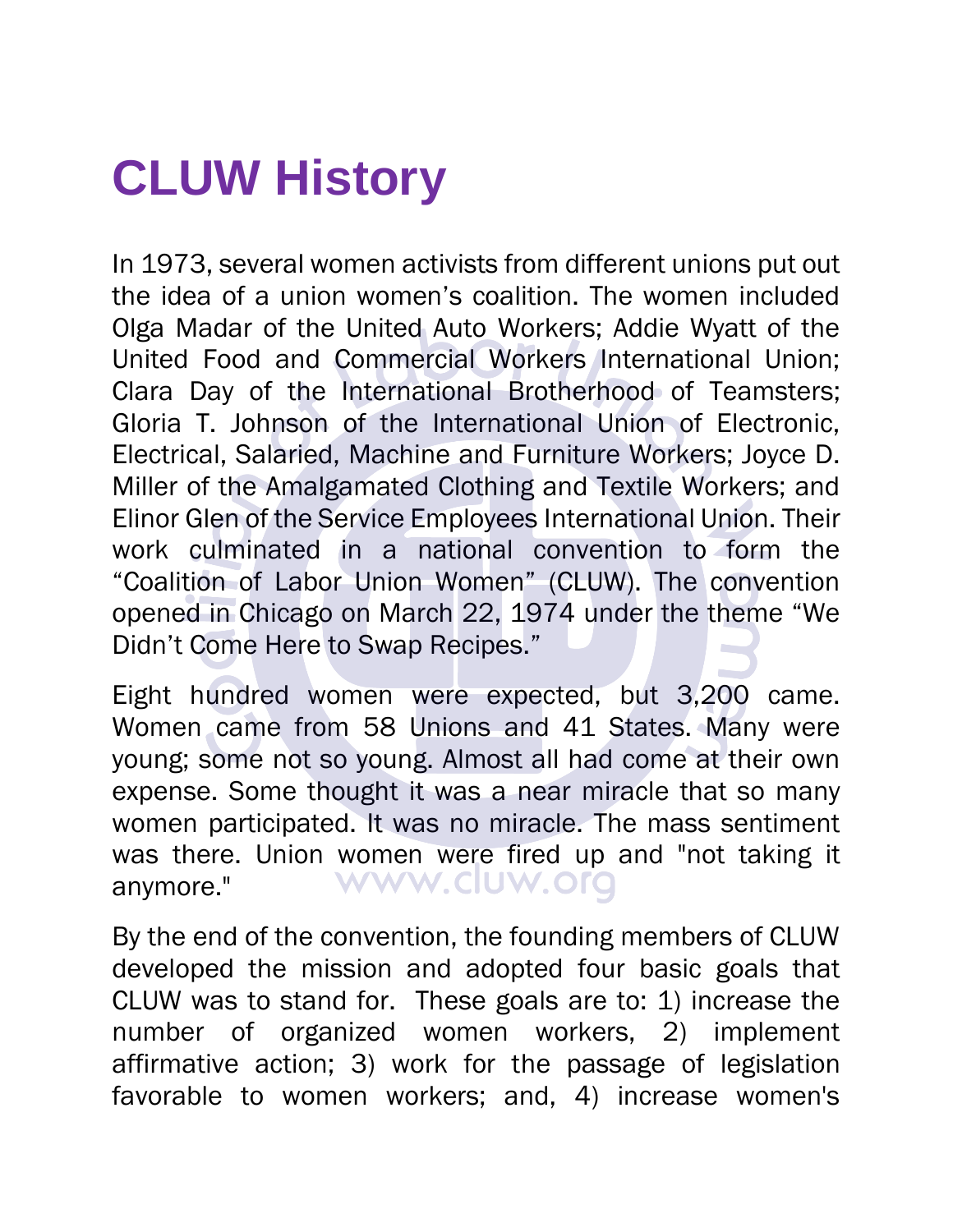involvement in their unions. While CLUW welcomes members from all unions, it was not long before CLUW became officially recognized as a constituency group of the AFL-CIO.

Joyce Miller, President of CLUW (1977-1993), became the first woman elected to the AFL-CIO Executive Board in 1980.

CLUW believes that it is necessary to bring the women of labor unions together, to ultimately protect women's rights and to address all the needs that they might have in the workplace as well as within their unions. CLUW is the only national organization solely for union women members. Women in unions are often discriminated against, especially minority women, and CLUW works to prevent and correct problems to which women have fallen prey.

There are union women working in almost every industry, in almost every part of the country. Despite their geographical, industrial, and occupational separations, union women share common concerns and goals. They want to have full equality of opportunities and rights in the labor force. The primary purpose of CLUW is to unify all union women in a viable organization. They can then determine the common problems and concerns and develop action programs within the body of the union to deal effectively with the objectives.

In 1979, CLUW established the Center for Education and Research as a separate non-profit, tax-exempt entity of CLUW. The Center was established to provide the necessary means for the union and CLUW members to become effective advocates for working women in the workplace and the labor movement.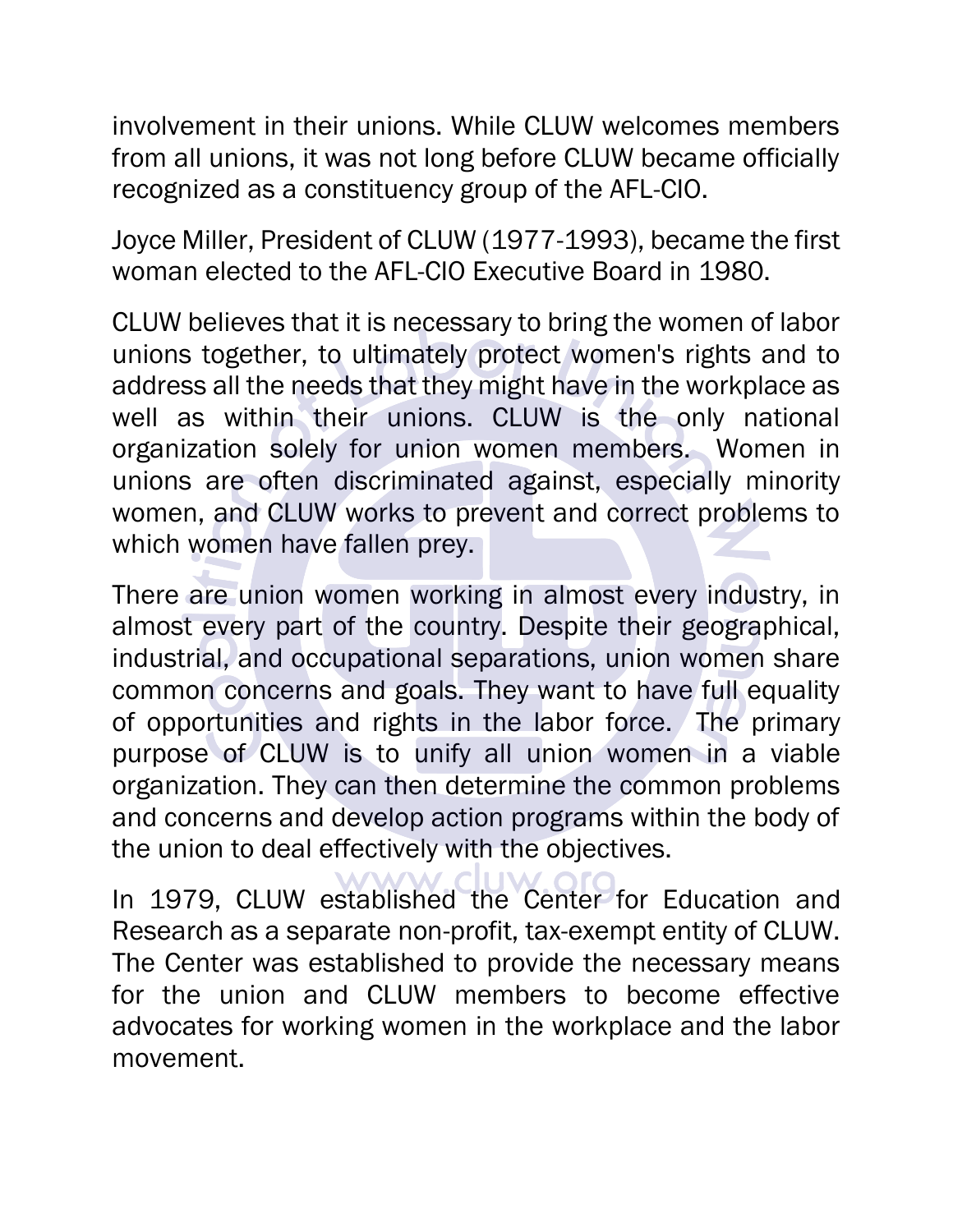Forty-four years later, CLUW still bases its mission on the four basic goals of action that were adopted at the founding convention. These four goals are the cornerstone of CLUW; they are focused on the specific issues of equal pay, child and elder care benefits, job security, safe workplaces, affordable health care, contraceptive equity, and protection from sexual harassment and violence at home and at work.

CLUW strives to give women the resources they need to become effective leaders and provides a voice for their issues and concerns. CLUW endeavors to make organized labor and the public more sensitive to the needs of working women and their families. The members of CLUW are on the forefront, trying to empower working women to become leaders in their unions and encouraging them to make a difference on the job and in their own lives.

In 2010, CLUW began to recognize women who have made great strides in attaining top leadership positions within their National/International Unions; ten amazing women were given CLUW's Women in Leadership Awards. In 2012, CLUW included a Grassroots Leader Award, a Friend of Labor Award, a Rising Star Award, an Appreciation Award, a Lifetime Achievement Award and the Olga Madar Leadership Award. In 2014, at CLUW's 40<sup>th</sup> Anniversary, the Pioneer Award and Outstanding Achiever Award were also awarded. The 2016 program included a special presentation by Lilly Ledbetter coinciding with Equal Pay Day. CLUW will continue to recognize women for their many contributions for the empowerment and advancement of women.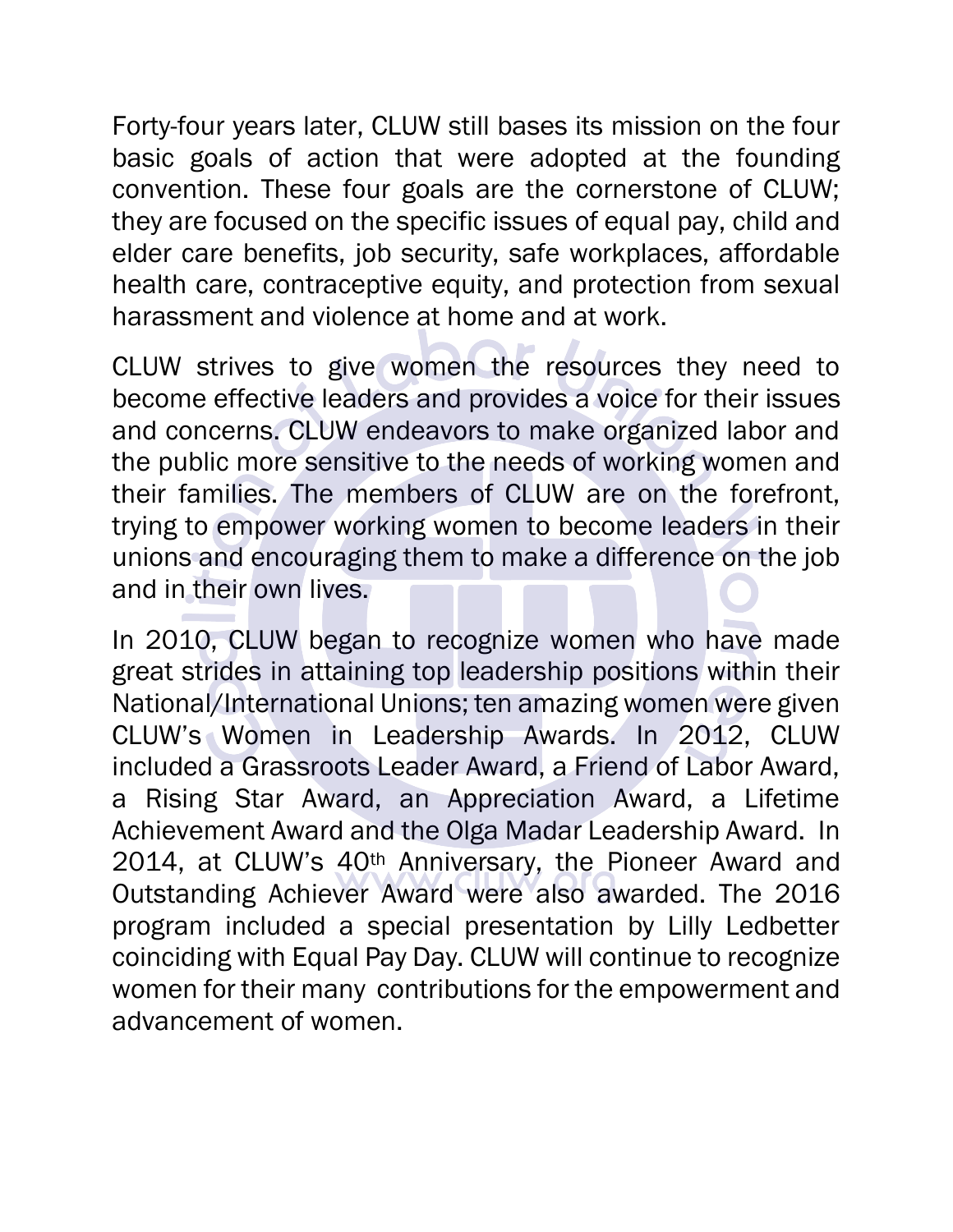#### **2018 Honorees:**

#### **★ Friend of Labor Award Bonnie Watson Coleman (NJ-12)** *U.S. House of Representatives*

 **Olga Madar Leadership Award Dora Cervantes** (IAM) *General Secretary-Treasurer*

**Lifetime Achievement Award** 

**Connie Leak** (UAW) *Past CLUW President*

#### **Trailblazer Award**

**Elissa McBride** (AFSCME) *Secretary-Treasurer*

**Outstanding Achiever Award**

**Judy Beard** (APWU) *CLUW Treasurer*

**Appreciation Award** 

**Susan L. Phillips** (UFCW)

*Past CLUW President*

**Rising Star Award** 

**Karina R. Lopez** (UFCW) *Civil Rights and Community Action Department*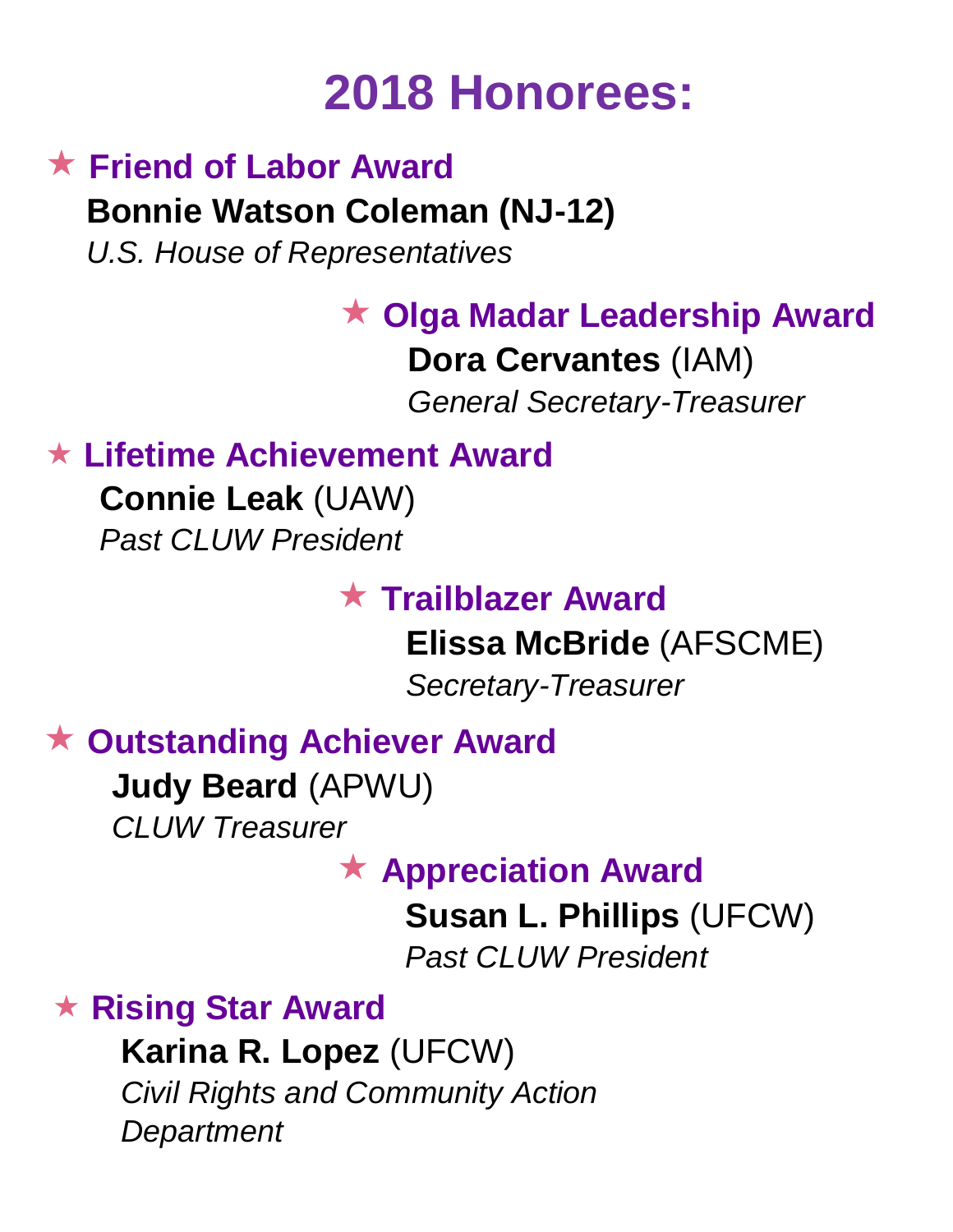#### **Friend of Labor Award Bonnie Watson Coleman**

*U.S. House of Representatives (NJ-12)*



Bonnie Watson Coleman, a longtime and influential advocate for the people of New Jersey, is currently serving her sophomore term in the United States Congress. Prior to her election as Representative for New Jersey's 12th Congressional District, Watson Coleman served eight consecutive terms in the New Jersey General Assembly.

Watson Coleman has continued a family legacy of public service

fighting for women, economically and socially disadvantaged populations, and other vulnerable groups in our society. Watson Coleman shattered racial and gender barriers to become the first Black woman to serve as Majority Leader of the New Jersey General Assembly, and as the Chair of the New Jersey Democratic State Committee. Her election to the House of Representatives makes her the first Black woman to represent New Jersey in Congress.

Watson Coleman has championed legislation to protect vulnerable Americans and communities related to gun safety, environmental protection, and long-term unemployment. Watson Coleman is the author of the Healthy MOM Act, which would allow women to enroll in, or change their health coverage if they become pregnant, the End For-Profit Prisons Act, which would prohibit the federal government from contracting with for-profit prison corporations and, the SAFER Pipelines Act that would reform the gas pipeline approval process overseen by the Federal Energy Regulatory Commission.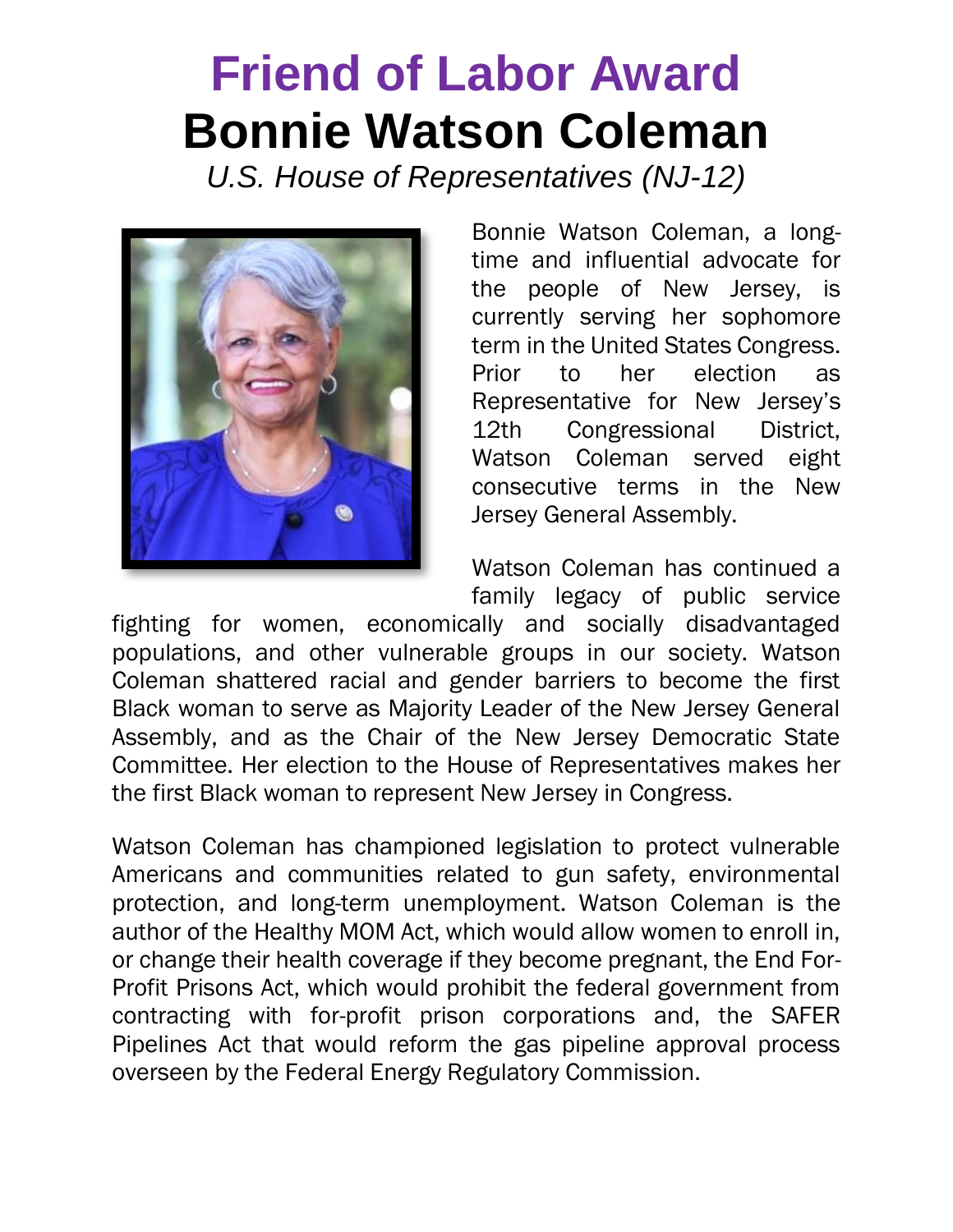#### **Olga Madar Leadership Award Dora Cervantes**

*General Secretary-Treasurer (IAM)*



Dora Cervantes became the IAM's 12th General Secretary-Treasurer on August 1, 2015. She is the first woman to direct the IAM's finances as General Secretary-Treasurer.

Cervantes first joined the IAM Executive Council on July 1, 2013 as the first Hispanic woman to serve as a General Vice President. Cervantes has served as the Assistant Secretary to the General Secretary-Treasurer since 2012.

Cervantes initiated into IAM Local 2198 in Houston, Texas in 1989 as a Reservations Agent for Southwest Airlines. She served in many capacities for her Local Lodge, including Organizer, Shop Steward, Recording Secretary and Vice President. In 1999, Cervantes was chosen to serve as an Apprentice Organizer for Airline District 142, and became a General Chairperson for that District the following year.

In 2005, Cervantes was appointed to the Grand Lodge staff in the Transportation Department as a Special Representative, and was later promoted to Grand Lodge Representative. It was in July of 2012 when Cervantes was selected by General Secretary-Treasurer Robert Roach, Jr. to serve as Assistant Secretary to the GST.

Cervantes currently serves as a National Board Member on the Labor Council for Latin American Advancement (LCLAA), is an active member of the Coalition of Labor Union Women (CLUW), is member of United Against Human Trafficking, and also serves as a Trustee for both, the National IAM Benefit Trust Fund and the IAM National 401(k) Plan.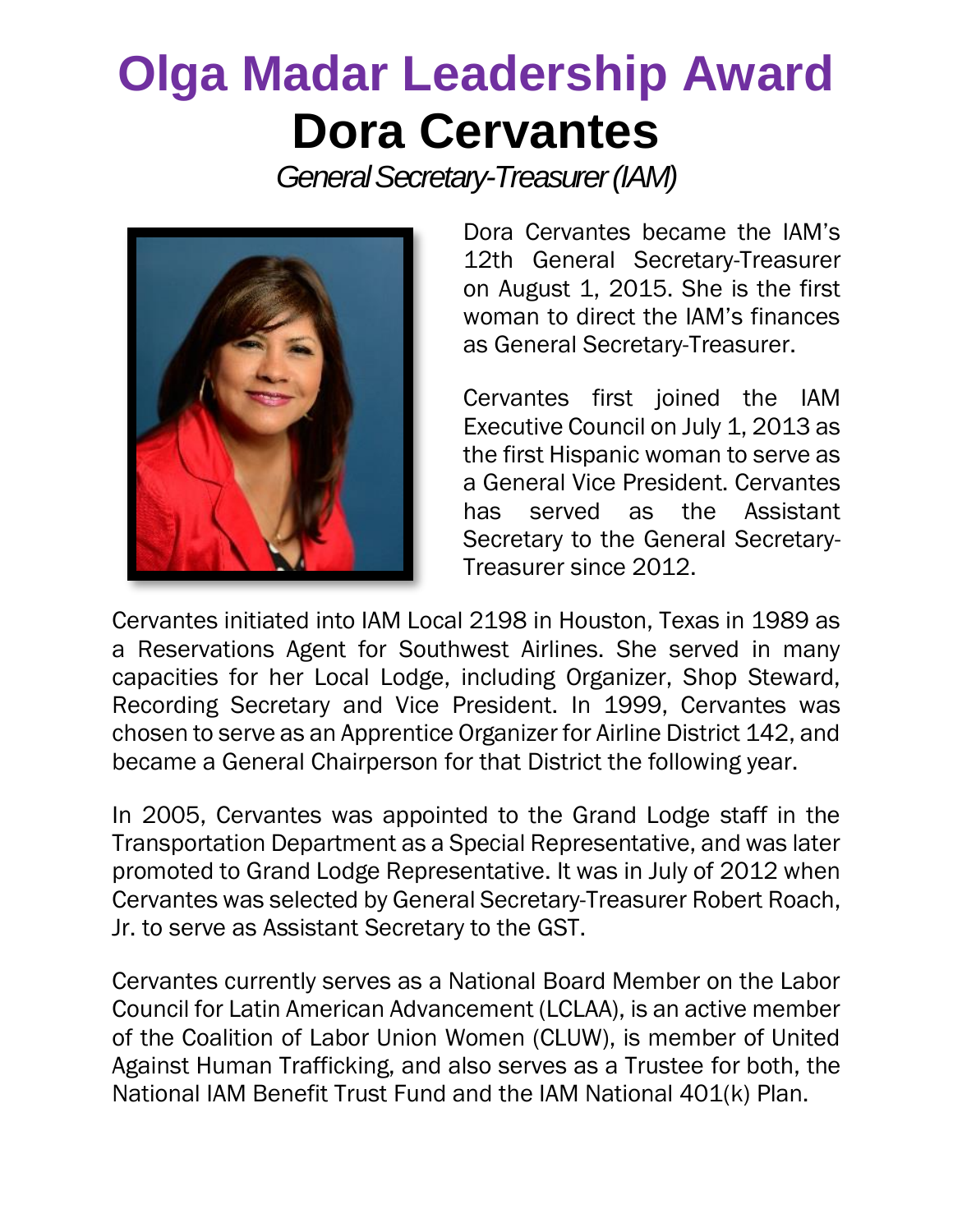### **Lifetime Achievement Award Connie Leak**

*Past CLUW President (UAW)*



Delegates to the 17th CLUW Biennial Convention elected Connie Leak as president on November 15, 2013. She served as the seventh president of CLUW and the second UAW woman to hold that position. She has been a member of UAW since 1977, holding elected positions within her local and region. Leak has been a member of CLUW since 1998 and had formerly served as a National Vice President.

During her tenure as president CLUW urged chapters to adopt mentoring circles; Sister Leak expressed "My

personal goal has always been to encourage young women to lead through mentorship, training and example. They are the future leaders in our unions and CLUW." CLUW provided scholarships to young women to attend the UALE Summer Schools over several years during her presidency. Leak supported the Spread the Word campaign to promote heart health education while in office. Thanks to Connie's leadership, CLUW was an early, active and visible presence during the 2017 Women's March in Washington, DC and throughout the country.

Sister Leak has served in several positions at the UAW where she is currently employed including as an International Representative in the Women's Department.

She is devoted to her mother who recently celebrated her 100th birthday and dotes on her twin granddaughters.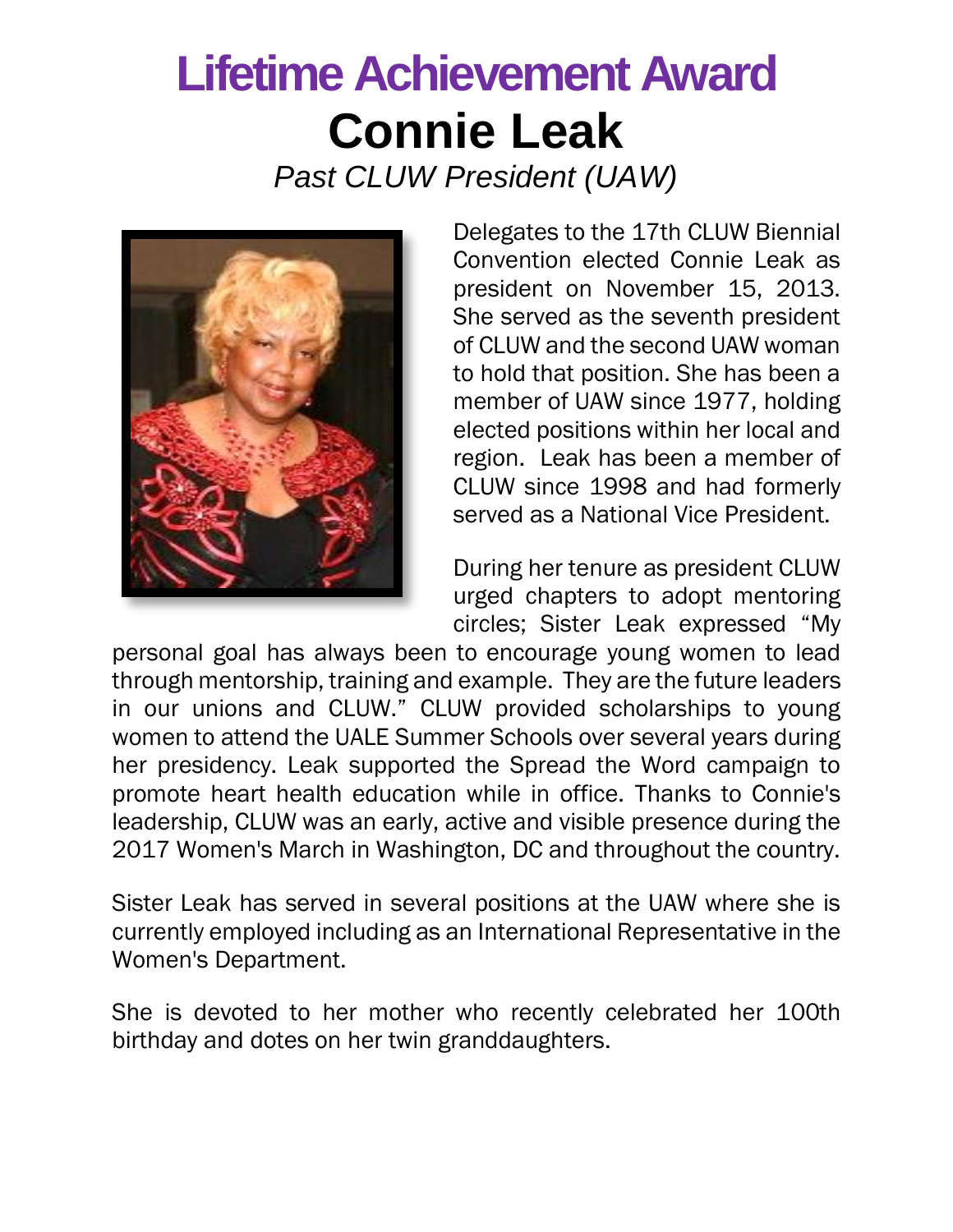#### **Trailblazer Award Elissa McBride**

*Secretary-Treasurer (AFSCME)* 



McBride joined the labor movement as a member of the United Auto Workers District 65 in 1989. In 1991, she was recruited to the AFL-CIO Organizing Institute and became a full time organizer.

She worked with factory workers to form unions and win first contracts in North Carolina, Texas, Ohio, Vermont and Rhode Island. She went on to become the New England organizing director for the Amalgamated Clothing and Textile Workers and to direct the AFL-CIO Organizing Institute.

McBride joined AFSCME as the director of the Education and Leadership Training Department in 2001. She led the creation of AFSCME's Leadership Academy, which helps AFSCME leaders build strong local unions. She developed AFSCME's Faces and Voices training program, giving librarians, health care workers, school bus drivers and other AFSCME members the tools to be effective communicators on behalf of their union sisters and brothers.

In March 2017, AFSCME's International Executive Board elected McBride by acclamation to represent the union's 1.6 million members as secretary-treasurer. She also serves on the AFL-CIO Executive Council and the boards of Jobs with Justice and the National Employment Law Project. She is a member of AFSCME Maryland Local 1072.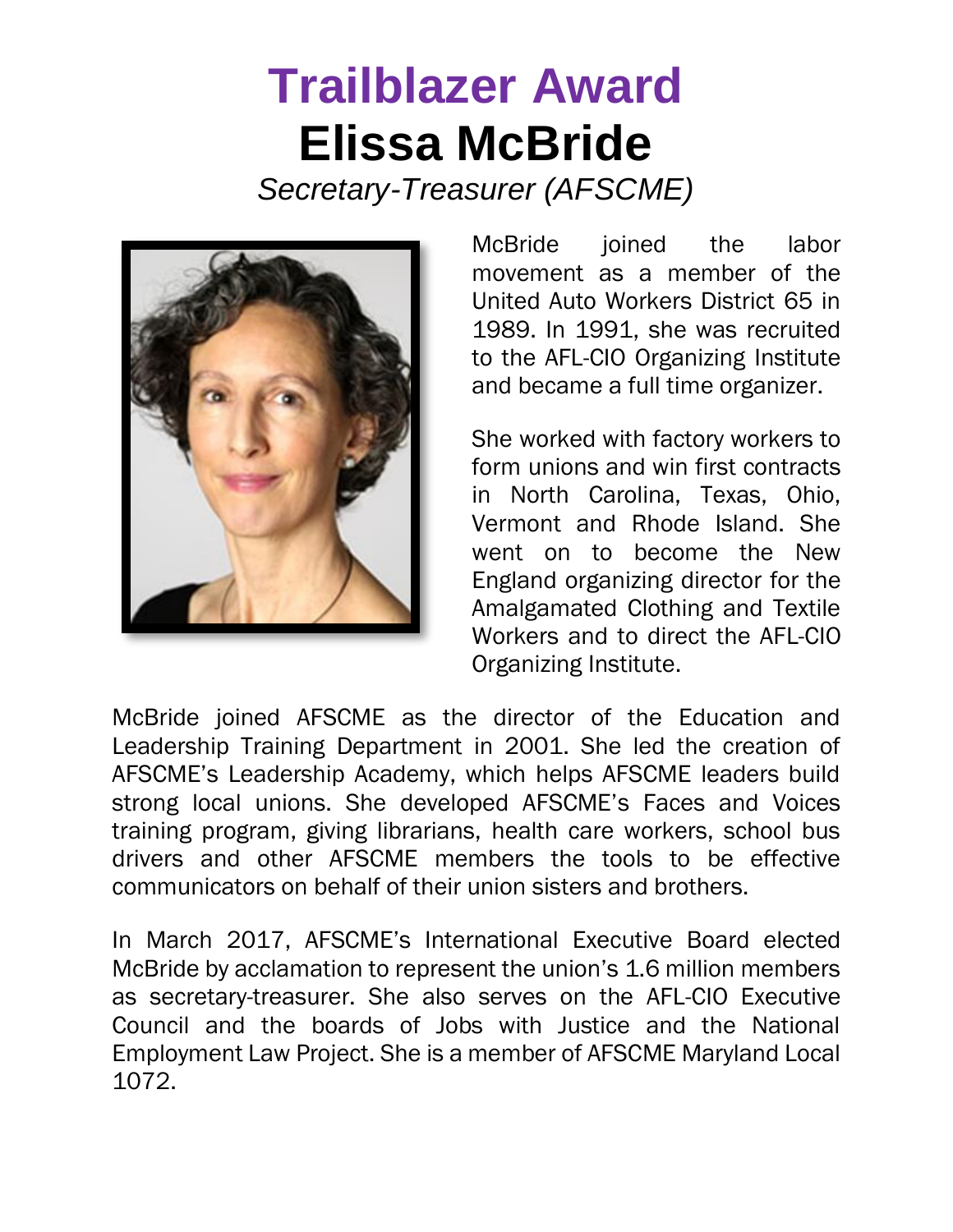### **Outstanding Achiever Award Judy Beard**

*CLUW Treasurer (APWU)*



Judy Beard serves as the elected Legislative and Political Director of the American Postal Workers Union. She was the first woman to be elected to this position in October 2016. Judy advocates and lobbies Congress to preserve the American Postal Service and to protect workers' and seniors' rights. In addition to serving as Legislative Director, Judy has served as the National Treasurer of the Coalition of Labor Union Women (CLUW) since 2004.

Prior to her current position, she served as the APWU Retirees Director for 8 years. In this role, Ms. Beard took pride in providing her members with educational information regarding senior issues and keeping them informed on bills introduced into Congress that could impact their retirement. She also worked with members to ensure the transition from employment to retirement is smooth and help them stay abreast on the problems that workers face.

Before becoming an officer, Judy held a staff position as Executive Assistant to the National Secretary Treasurer of APWU for over twentyfive years. Prior to coming to Washington D.C., she taught at the University of Michigan, is a retired postal employee, and has been a member of the APWU for over 45 years. Judy has a passion for helping people and is a strong advocate for economic justice and building community power.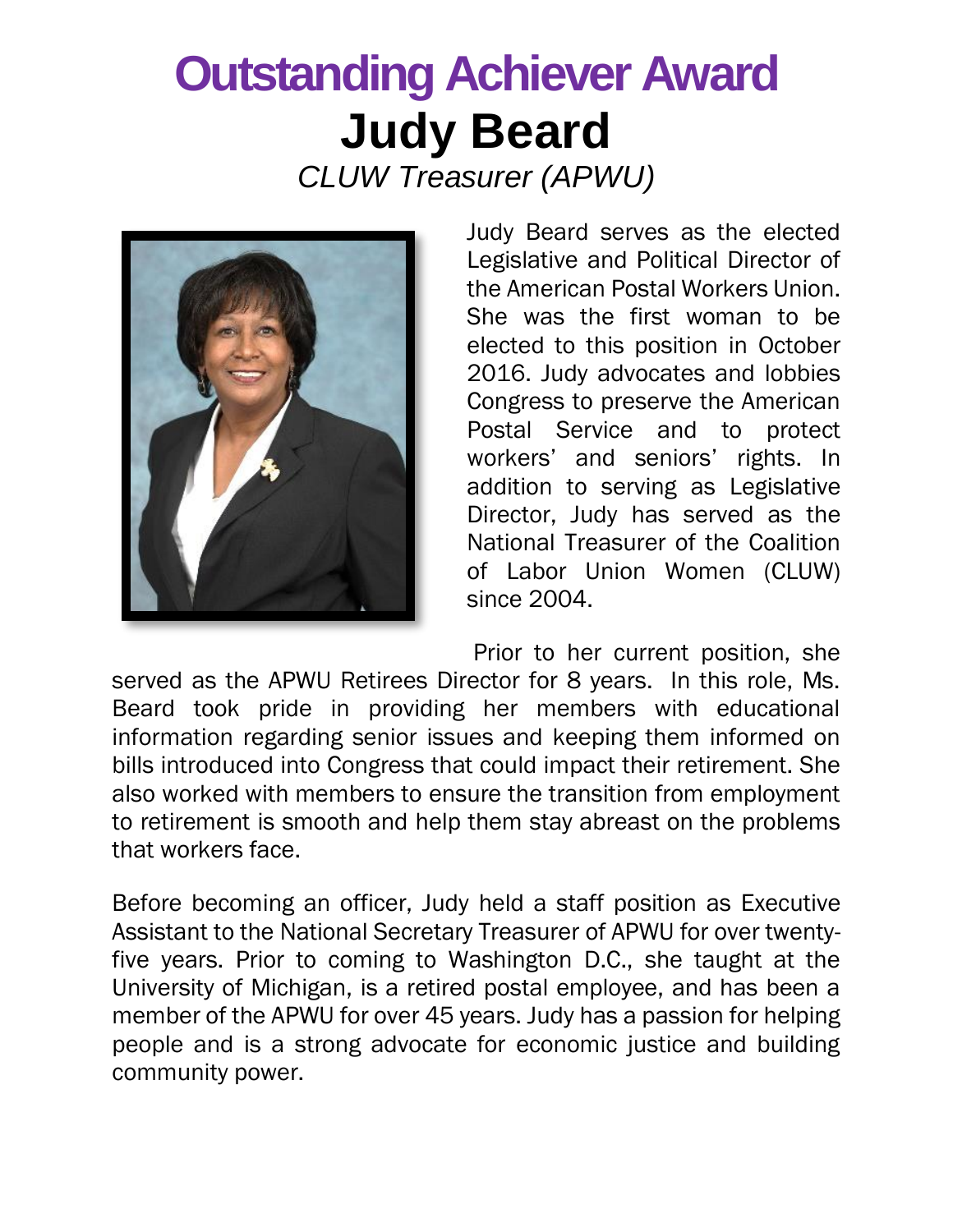### **Appreciation Award Susan L. Phillips**

*Past CLUW President (UFCW)*



Susan Phillips is a union activist and labor leader who specialized in communications and represented women in the U.S. labor movement as well as global union federations abroad.

From 1998 to 2005, she served as a National Officers Council member, secretary-treasurer, and president of CLUW. Under her leadership, CLUW's operating procedures were modernized, and she led a major fundraising effort among AFL-CIO affiliated unions. Susan spearheaded initiatives to involve

CLUW chapters in programs to bring justice to Wal-Mart workers as well as voter registration and education drives. She also forged links between the labor movement and women's groups, including the National Organization for Women, encouraging CLUW and NOW chapters to work together on issues of common interest.

Susan joined the labor movement in 1980 after working on Capitol Hill as a legislative writer. She was hired by the AFL-CIO's Industrial Union Department as a legislative representative.

She went to work at the UFCW in 1984, and served as director of the Publications Office until 1998, when she was elected as an International Vice President of the UFCW and named head of the Working Women's Department. Susan later served as a consultant for organizations that deal with women's and labor union issues, including the Berger-Marks Foundation and the Solidarity Center, the AFL-CIO's international outreach arm.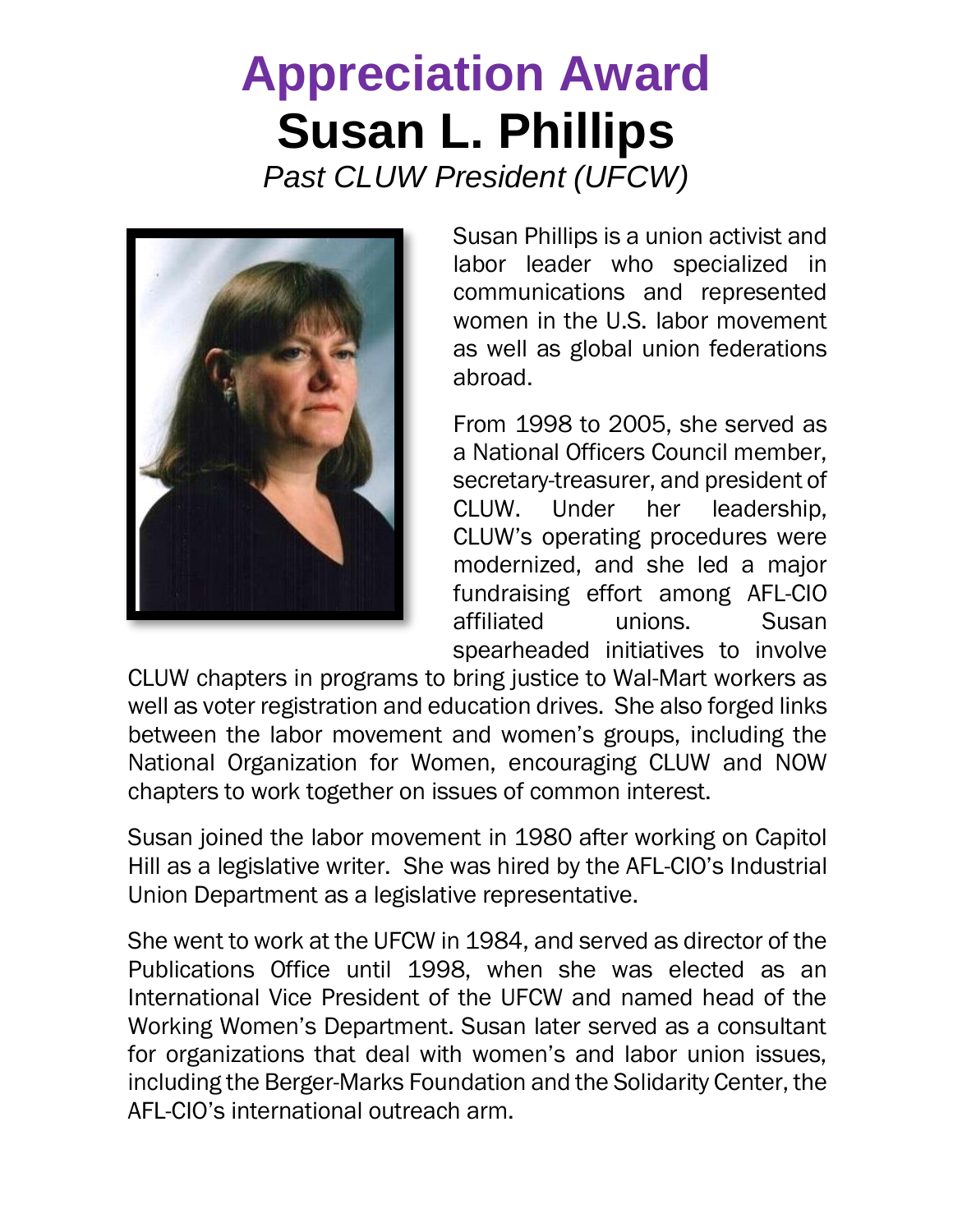#### **Rising Star Award Karina R. Lopez**

*Civil Rights and Community Action Department (UFCW)* 



Karina Lopez began her career in the Labor Movement in 2006 when she organized alongside her coworkers for a union contract. Later that year she was hired as a union organizer for the United Food and Commercial Workers. In 2013, Karina transitioned into the role of Community Organizer for UFCW Local 400 in the DC Metro area. In this role Karina was the Regional Coordinator for The Women's

Network, a Constituency Group of the UFCW.

As of 2017 Karina began a new role with UFCW International as the Field Programs Coordinator in the Civil Rights and Community Action Department. In this role Karina collaborates with allies to develop educational workshops as well as trainings. Karina works in collaboration with allies to run on the ground political campaigns that aim to engage voters in the electoral process.

Karina also works to develop strategies to uplift women and working family issues as a political force. She collaborates with UFCW's Leadership in creating broader strategy to build power for women and working families through strengthening networks among members, other unions and allies.

Karina has an Associates in Business Administration from American Public University and completed her bachelor's in Political Science via Pennsylvania State University's online program while working as an organizer. In her spare time, Karina is a cake artist as social justice tastes better with cake!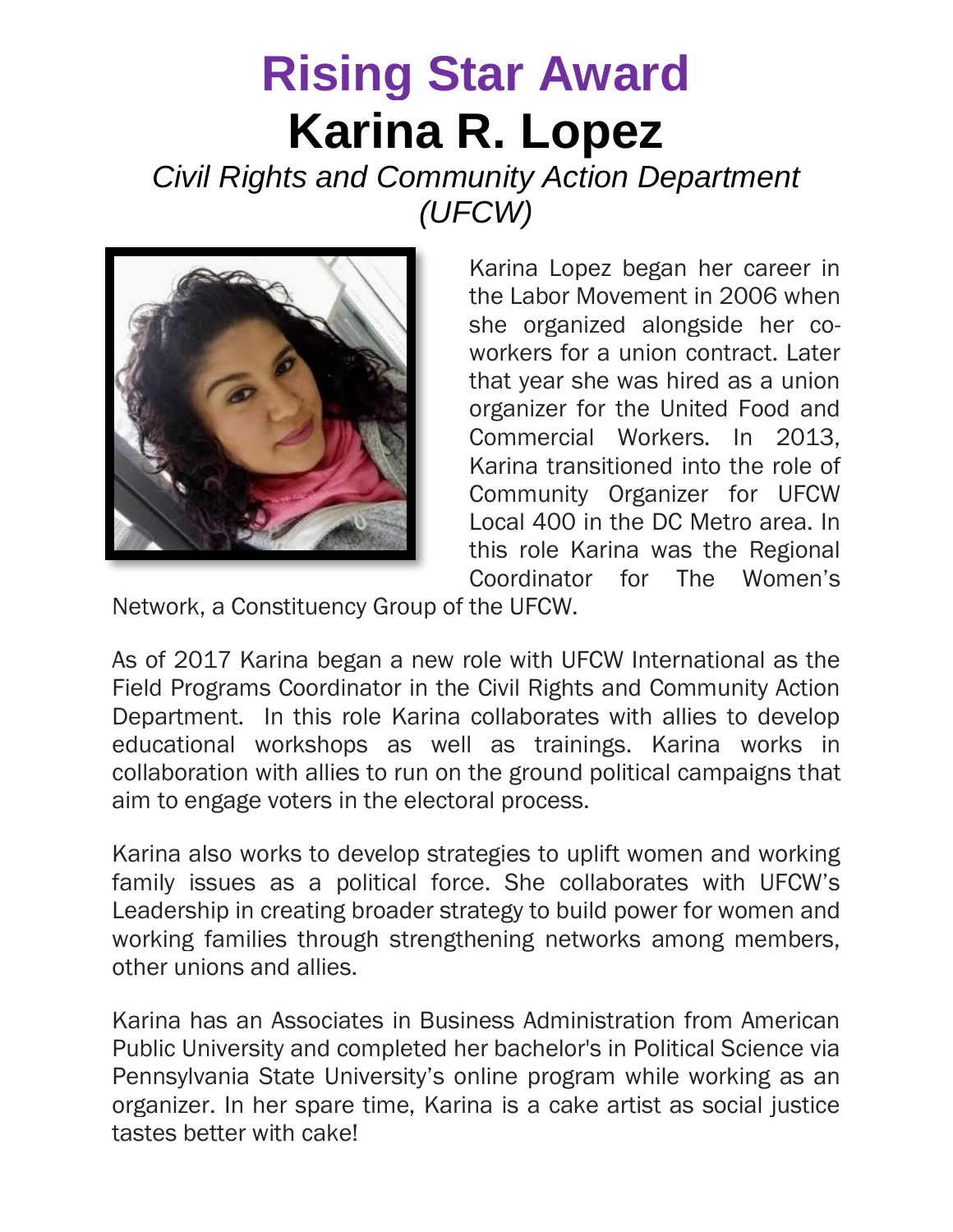#### **Sponsors**

*CLUW thanks all of those who are assisting us in carrying out our work by becoming a supporter of working women's issues through a contribution in one of the following categories:*

#### Advocate (\$15,000)



#### Partner (\$10,000)



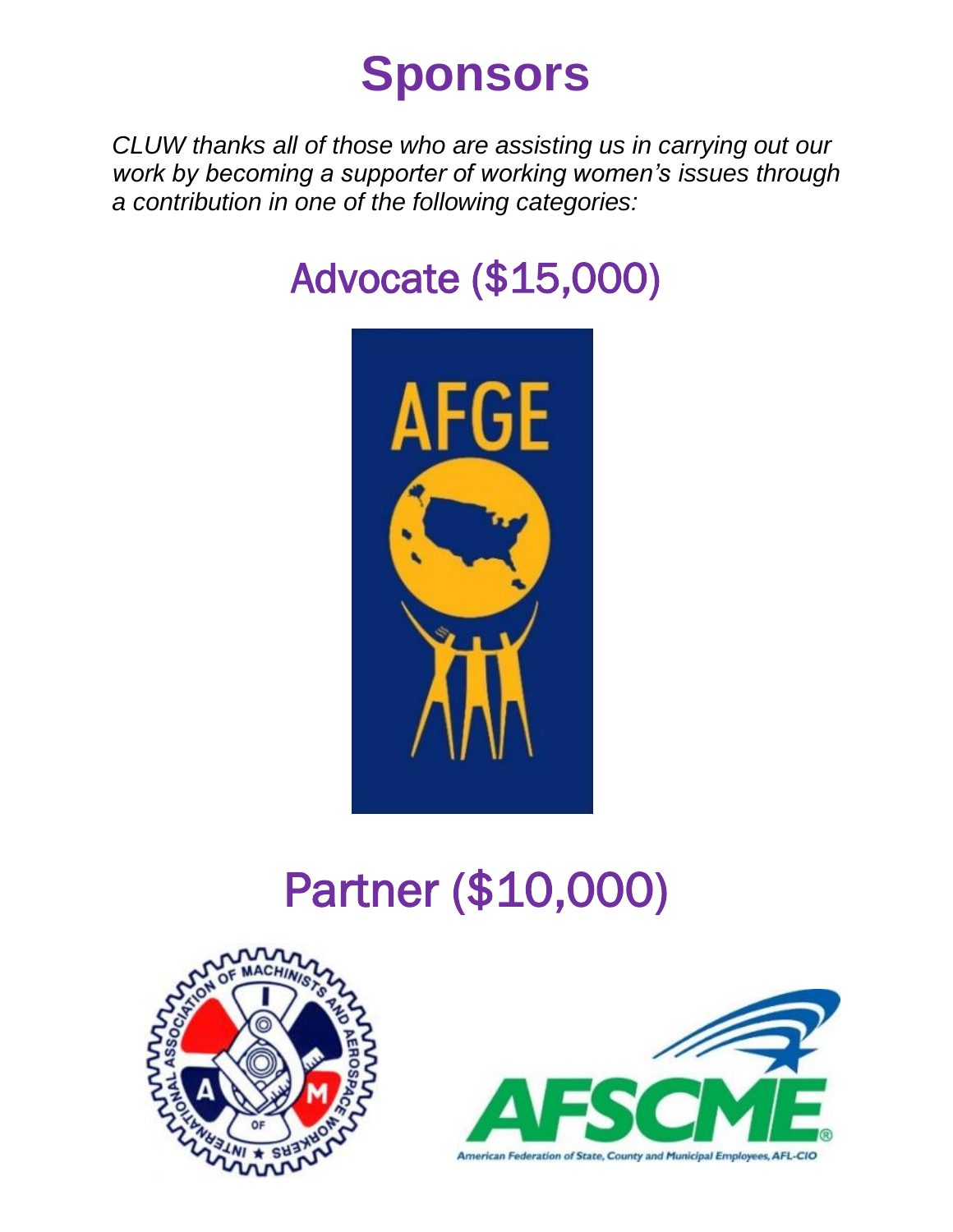Champion (\$7,500)



#### Sponsor (\$5,000)









#### Supporter (\$3,000)

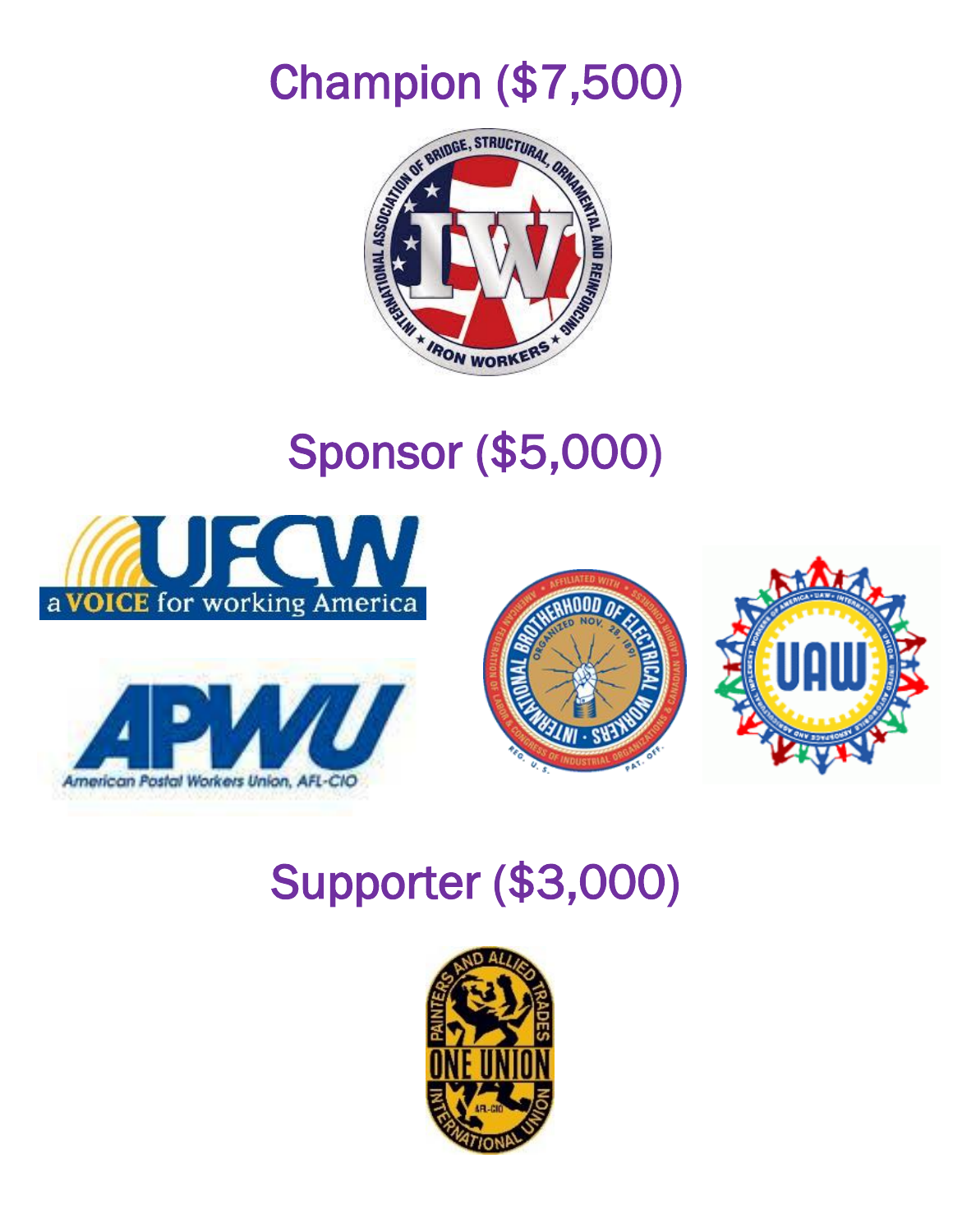### Visionary (\$2,500)











#### **UNITED STEELWORKERS**



**UNITY AND STRENGTH FOR WORKERS** 



#### Ally (\$1,000) Friend (\$500)

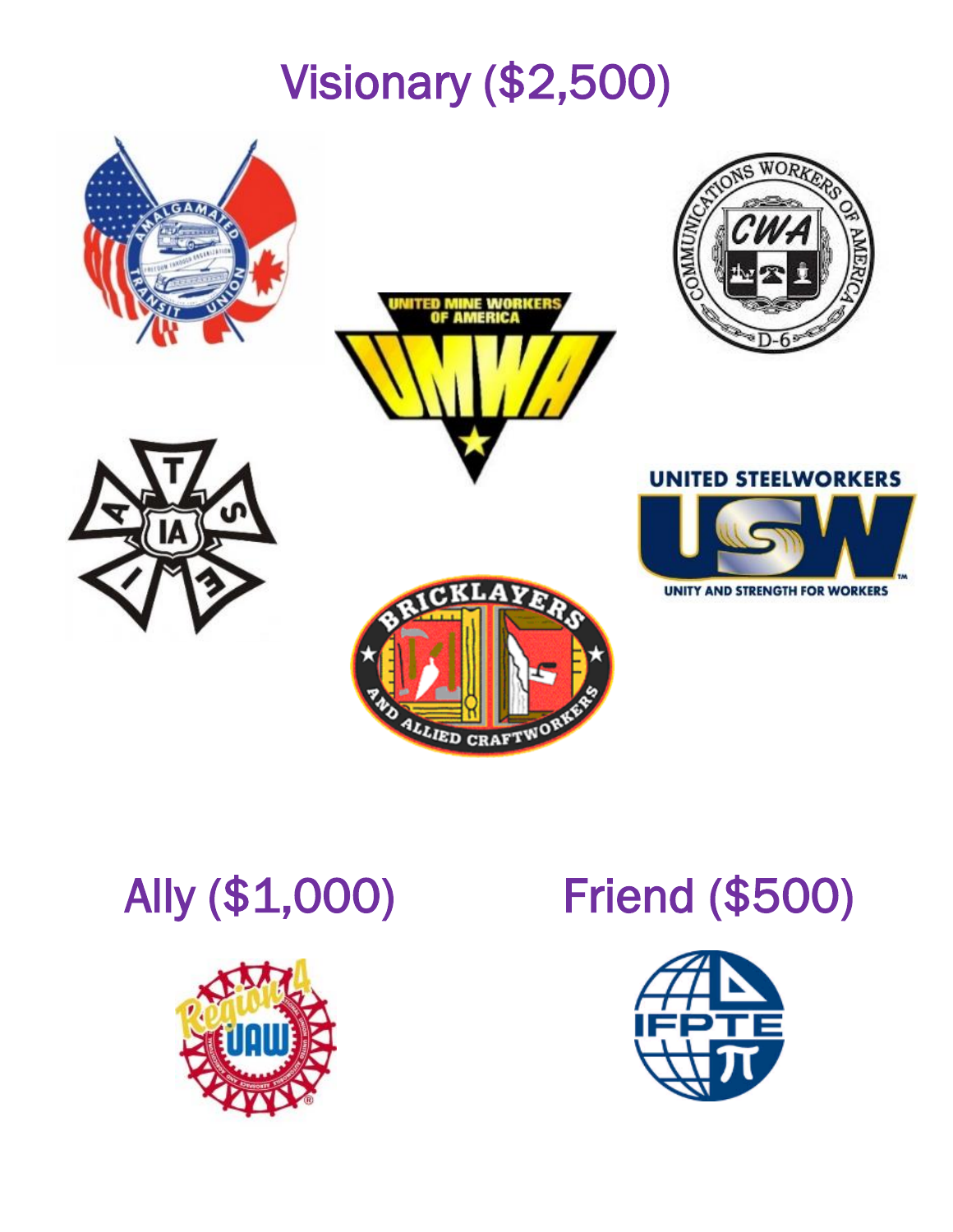#### **CLUW National Officers Council**

*President Elise A. Bryant (CWA) Executive Vice-President Carla M. Insinga (AFSCME) Treasurer Judy Beard (APWU) Recording Secretary Joanne M. Sanders (IATSE)* **Corresponding Secretary** Bennie R. Bridges (AFGE)

#### **Vice Presidents**

*Shelvy Young Abrams (AFT) Angela W. Johnson (UFCW) Lisa C. Blake (OPEIU) Shyla La'Sha (AFTRA) Rachel Bryan (IBEW) Karen Bellamy Lewis (IFPTE) Carolyn Burton (TWU) Patricia Chardavonye (AFSCME) Debra Davis (SEIU) Jennifer L. Grigsby (AFGE) Janet M. Hill (USW Tanya James (UMWA) Myra Warren (NALC)*

*Vera A. Newton (UAW) Sylvia J. Ramos (CWA) Sarah Reynolds (ATU) Rhonda S. Rogers (IAM) Rachel A. Walthall (APWU)*

#### **CLUW Staff** *Executive Director Carol Rosenblatt*

| <i><b>EXECUTIVE DIFECTOR</b></i>             | <u>GIUI RUSCIIVIQU</u> |
|----------------------------------------------|------------------------|
| Administrative Assistant to the President    | Jaida Curtis           |
| Womens Rights/Advocacy Intern                | Tiana Outram           |
| Special Administrative Assistant (part time) | Marilyn J. Wiley       |
|                                              |                        |